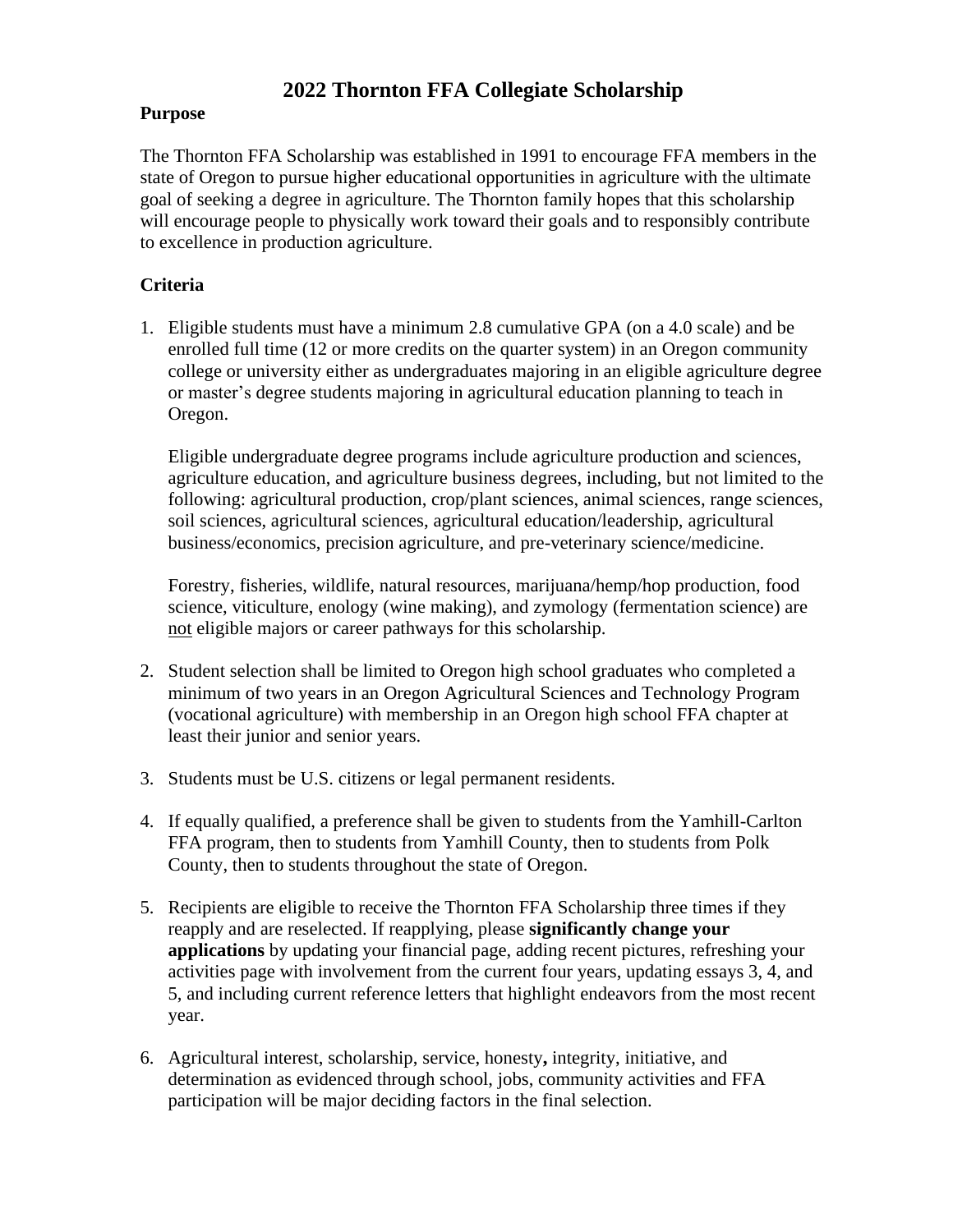### **Award Information**

Student recipients will receive their scholarship in one payment to their college account spring term of the current school year, contingent upon verification of full-time enrollment and the Thornton Family's receipt of a thank you note within 30 days of scholarship award notification. **The donor mailing address will be provided via email to scholarship nominees.** 

### **Questions**

If you have questions about the scholarship, application process or eligibility, please email [witnesstree@eoni.com.](mailto:witnesstree@eoni.com) Indicate Thornton FFA Collegiate Scholarship as the email subject.

### **Application Process**

**Read all instructions.** Answer all questions. Submit application, including required attachments in order **compiled into a single PDF file**. Use an online PDF combination tool to combine files if needed.

### **Email must be sent no later than 11:59 p.m. on Tuesday, February 8, 2022.**

Email applications to: [AG.Education@oregonstate.edu](mailto:AG.Education@oregonstate.edu) Include "Thornton FFA Scholarship, *YOUR NAME*" in the subject line of the email.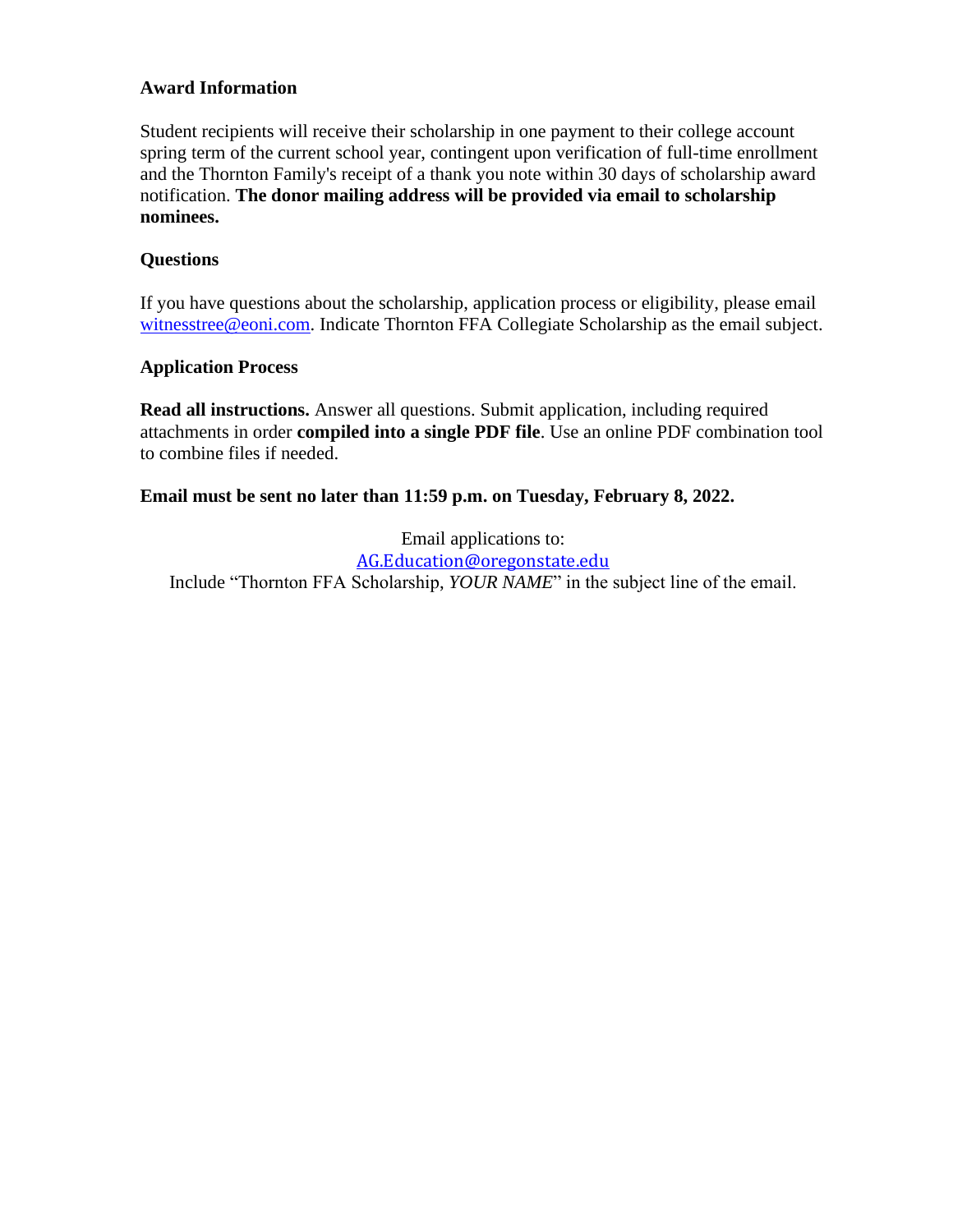# **2022 Thornton FFA Collegiate Scholarship Application**

**Application Type, please select one:** 

 $\square$  Undergraduate Applicant

 $\Box$  Agriculture Education Master's Program Applicant (planning to teach in Oregon)

| Full Name                   |                  |                        |                     |                                                             | <b>Birth</b>     |                        |                  |                       |              |
|-----------------------------|------------------|------------------------|---------------------|-------------------------------------------------------------|------------------|------------------------|------------------|-----------------------|--------------|
| <b>Current Address</b>      |                  |                        |                     |                                                             | Date             |                        |                  |                       |              |
|                             |                  |                        |                     |                                                             |                  |                        |                  |                       |              |
| City                        |                  |                        | <b>State</b>        |                                                             | Zip              |                        |                  |                       |              |
|                             |                  |                        |                     |                                                             |                  |                        |                  |                       |              |
| Phone Number                |                  |                        |                     |                                                             | Email<br>Address |                        |                  |                       |              |
| Residence Growing Up:       | Rural Farm □     |                        |                     | List any                                                    |                  |                        | List any year(s) |                       |              |
|                             | Rural Non-Farm □ |                        |                     | year(s) you                                                 |                  |                        | you have         |                       |              |
|                             | Urban $\square$  |                        |                     | have applied                                                |                  |                        | received this    |                       |              |
|                             |                  |                        | for this            | scholarship.                                                |                  |                        | scholarship.     |                       |              |
| Are you a US citizen or     | Yes $\square$    |                        |                     | Were you a member in an Oregon FFA Program for a minimum of |                  |                        |                  |                       | Yes $\Box$   |
| legal permanent resident?   | No $\square$     |                        |                     | your junior and senior years?                               |                  |                        |                  |                       | No $\square$ |
| Years as a paid FFA         | Middle           |                        |                     |                                                             | High             |                        |                  | Alumni/               |              |
| member                      | School           |                        |                     |                                                             | School           |                        |                  | Collegiate            |              |
| FFA Chapter                 |                  |                        |                     | FFA Chapter Advisor                                         |                  |                        |                  |                       |              |
| High School City            |                  |                        |                     | <b>High School</b>                                          |                  |                        |                  |                       |              |
|                             |                  |                        |                     | County                                                      |                  |                        |                  |                       |              |
| High School Name            |                  |                        |                     |                                                             |                  | High School Graduation |                  |                       |              |
|                             |                  |                        |                     |                                                             | Date             |                        |                  |                       |              |
| High School GPA*            |                  |                        | <b>SAT</b><br>Score |                                                             |                  | <b>ACT</b><br>Score    |                  |                       |              |
| <b>Senior Year Class</b>    |                  |                        |                     |                                                             |                  |                        |                  |                       |              |
| Ranking                     |                  |                        | out of              |                                                             | students         |                        |                  |                       |              |
| <b>Current College Name</b> |                  |                        |                     |                                                             |                  | College                |                  |                       |              |
|                             |                  |                        |                     |                                                             |                  | Undergraduate<br>GPA*  |                  |                       |              |
| Degree Pursued:             |                  | Terms Completed at     |                     |                                                             |                  |                        |                  | <b>Class Standing</b> |              |
| e.g.: A.S., B.S, B.A.       |                  | <b>Current College</b> |                     |                                                             |                  |                        | e.g.: Jr., Sr.   |                       |              |
| Major                       |                  |                        |                     |                                                             | Minor            |                        |                  |                       |              |
| <b>Expected Graduation</b>  |                  | Credits taken          |                     |                                                             | Credits you will |                        |                  | College               |              |
| Date                        |                  | this term              |                     |                                                             | be taking Spring |                        |                  | Student               |              |
|                             |                  |                        |                     |                                                             | Term             |                        |                  | ID                    |              |
| Other colleges you have     |                  |                        |                     |                                                             |                  | Terms Completed        |                  | Number                |              |
| attended:                   |                  |                        |                     |                                                             |                  |                        |                  |                       |              |
| Other colleges you have     |                  |                        |                     |                                                             |                  | Terms Completed        |                  |                       |              |
| attended:                   |                  |                        |                     |                                                             |                  |                        |                  |                       |              |

\*Please use accumulated GPA on a 4.0 scale or note otherwise.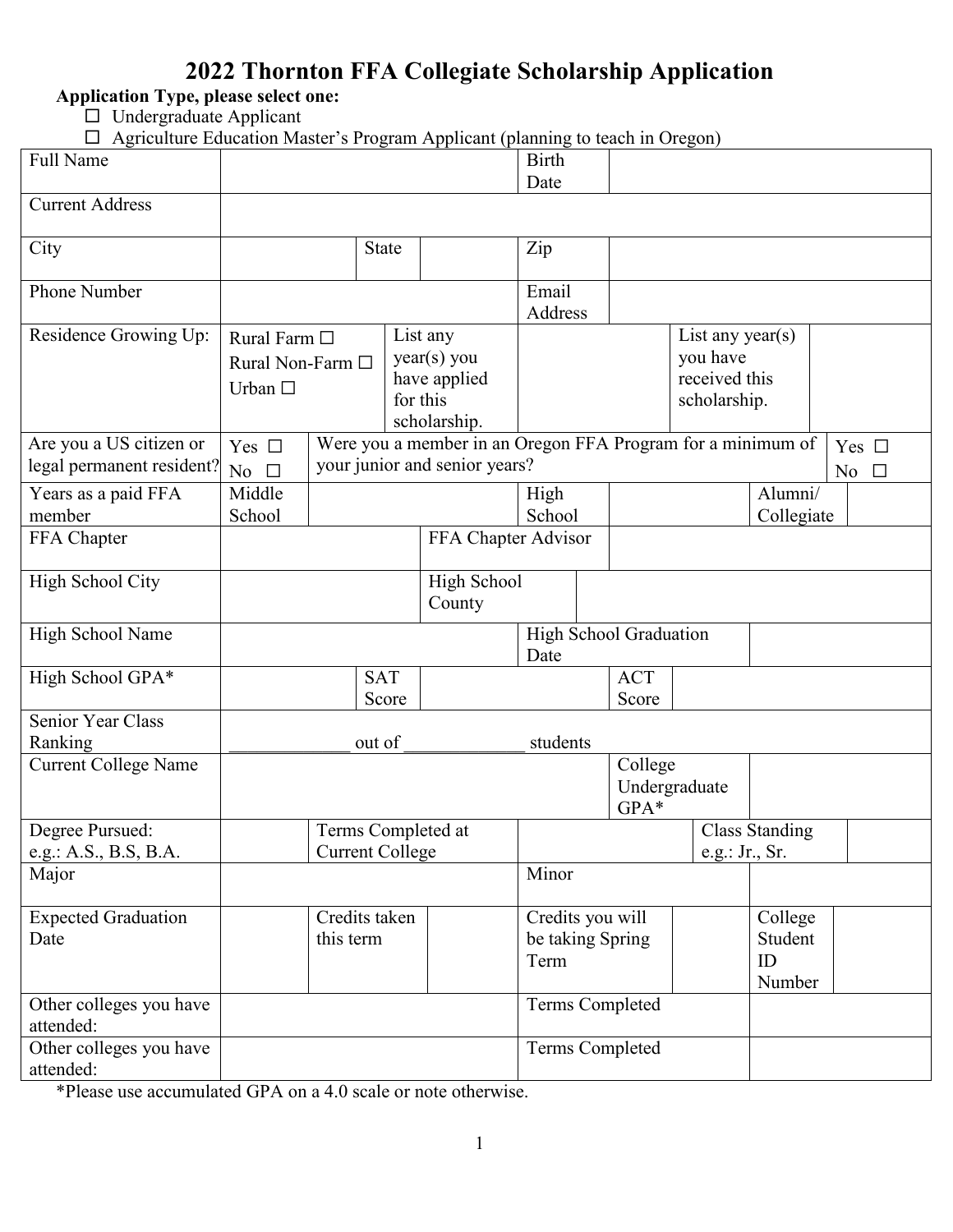**FFA Activities.** List a maximum of six major FFA activities and the level of participation in each.

Highest FFA Degree Awarded \_\_\_\_\_\_\_\_\_\_\_\_\_\_\_\_\_\_\_\_\_\_\_\_\_

| <b>Activity</b> | Date(s)<br>e.g. March-May 2018 OR<br>March 2018 – August 2019 | Chapter | <b>District</b> | <b>State</b> | <b>National</b> |
|-----------------|---------------------------------------------------------------|---------|-----------------|--------------|-----------------|
|                 |                                                               |         |                 |              |                 |
|                 |                                                               |         |                 |              |                 |
|                 |                                                               |         |                 |              |                 |
|                 |                                                               |         |                 |              |                 |
|                 |                                                               |         |                 |              |                 |
|                 |                                                               |         |                 |              |                 |

**Agriculture Activities and Memberships.** List your six most important agriculture activities and memberships **for the last four calendar years.** Please include any offices held.

| <b>Activity</b> | Date(s)<br>e.g. March-May 2018 or<br>March 2018 – August 2019 |
|-----------------|---------------------------------------------------------------|
|                 |                                                               |
|                 |                                                               |
|                 |                                                               |
|                 |                                                               |
|                 |                                                               |
|                 |                                                               |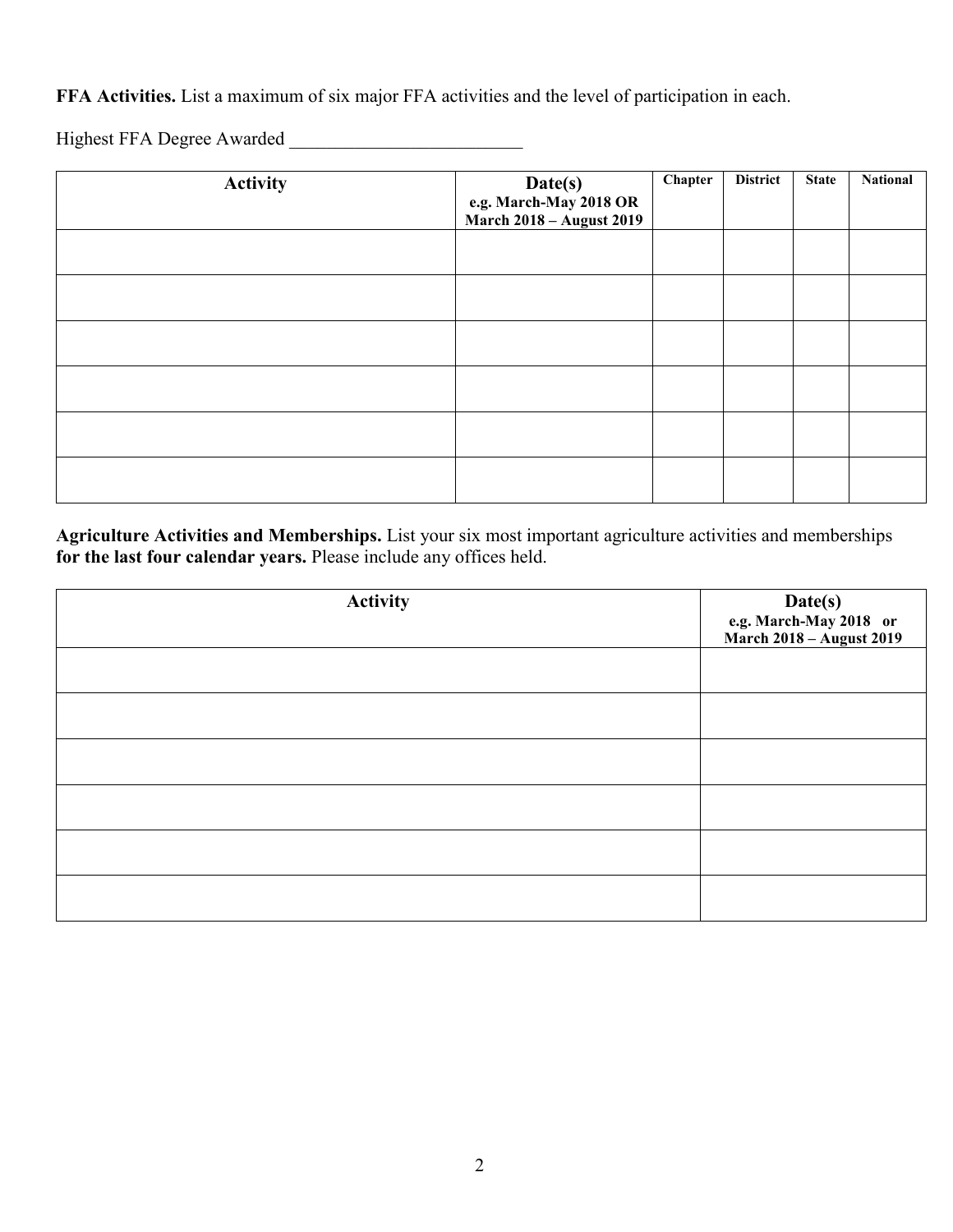**Community and Service Activities.** List your six most important community, service and church activities f**or the last four calendar years.** Please include any offices held.

| <b>Activity</b> | Date(s)<br>e.g. March-May 2018 or<br>March 2018 – August 2019 |
|-----------------|---------------------------------------------------------------|
|                 |                                                               |
|                 |                                                               |
|                 |                                                               |
|                 |                                                               |
|                 |                                                               |
|                 |                                                               |

**Work Experience.** Summarize your most work experience and duties **for the last four calendar years.**

| <b>Work Experience</b> | <b>Length of Employment</b><br>e.g. March-May 2018 or<br><b>March 2018 - August 2019</b> | <b>Typical Hours Worked per</b><br>Week<br>e.g. 15 hrs/wk driving swather<br>20 hrs/wk computer input |
|------------------------|------------------------------------------------------------------------------------------|-------------------------------------------------------------------------------------------------------|
|                        |                                                                                          |                                                                                                       |
|                        |                                                                                          |                                                                                                       |
|                        |                                                                                          |                                                                                                       |
|                        |                                                                                          |                                                                                                       |
|                        |                                                                                          |                                                                                                       |
|                        |                                                                                          |                                                                                                       |
|                        |                                                                                          |                                                                                                       |
|                        |                                                                                          |                                                                                                       |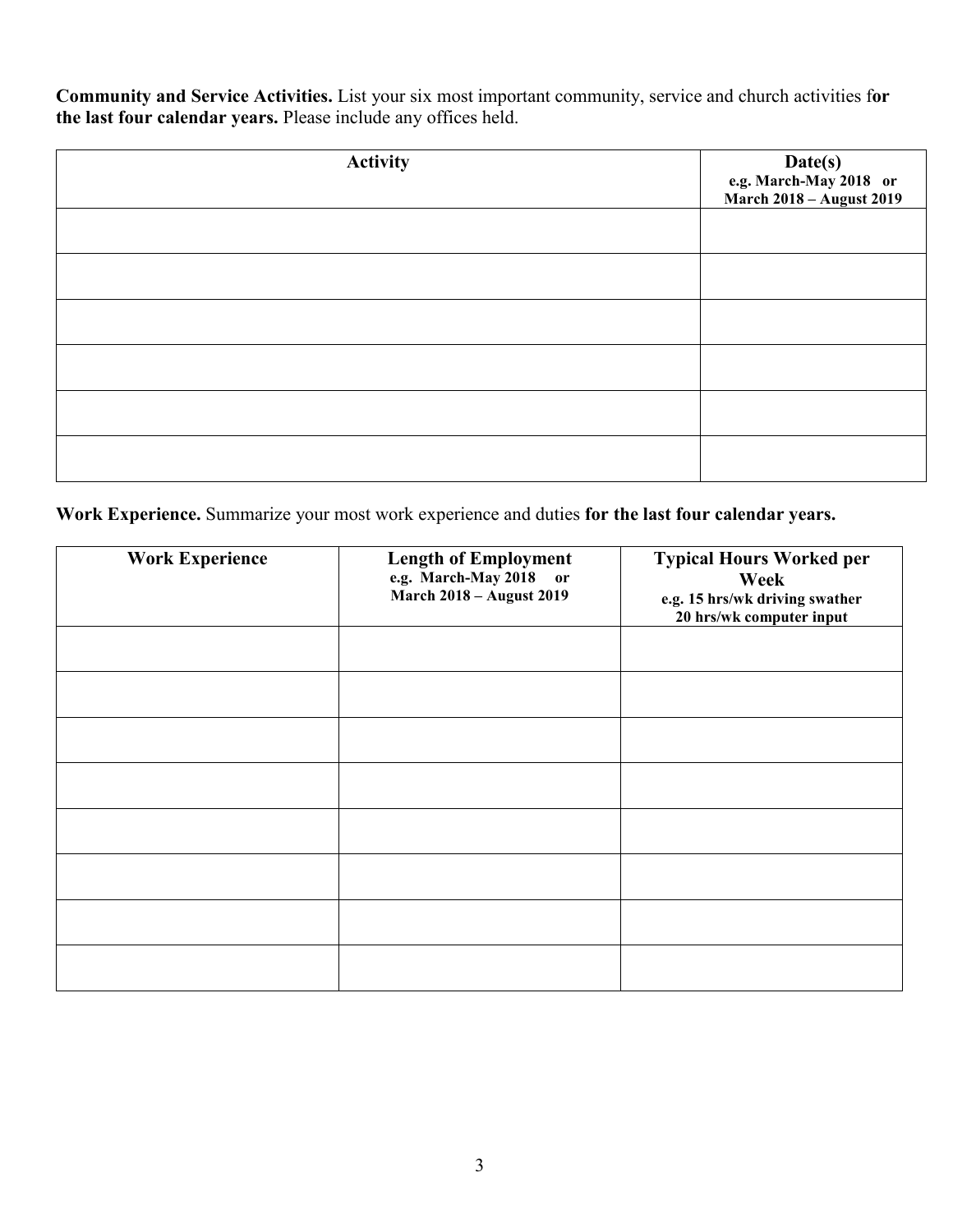### **In the following spaces, or on an attached paper, please write 100-200 words on each topic.**

**1. Briefly explain your FFA Supervised Agricultural Experience (SAE) project and experience and what you learned most from your project.**

**2. Explain what three high school FFA activities most impacted your life and why.**

**3. Explain your long-range goals for school, employment, and life. Describe what specific skills and personal values you are fostering in yourself to achieve those ends.**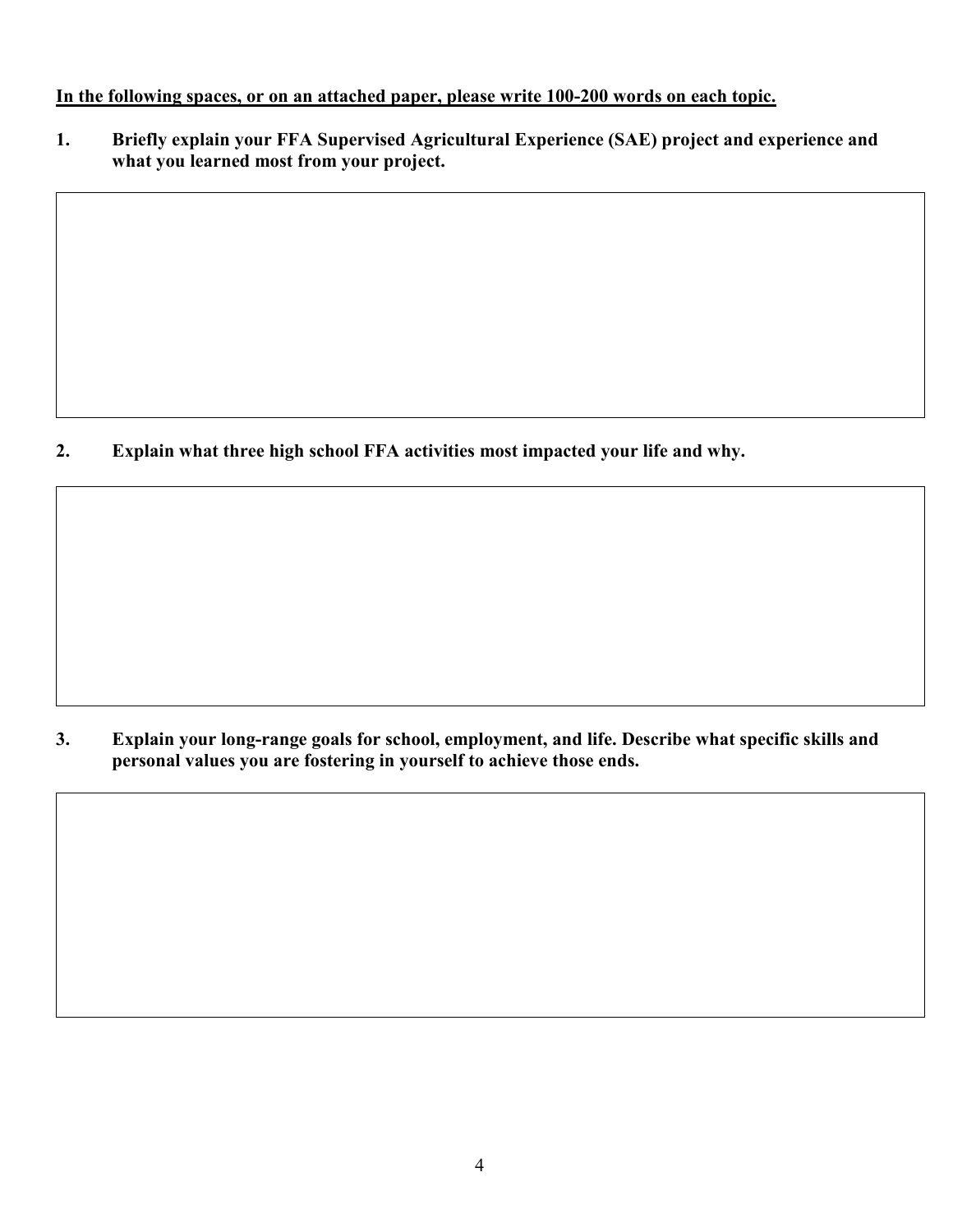**4. Help us know YOU. Tell us about your current life. Besides college classes, how do you spend your hours? Do you work, compete, pursue a hobby, have outings with friends, exercise, or just relax?**

**5. Ten years from now, after you have graduated from college and are settled into your career, will you be in Oregon? How do you see yourself contributing to production agriculture?**

# **Estimated Annual Expenses per School Year**

| <b>Yearly Expenses</b> | Briefly explain your financial philosophy and                               |
|------------------------|-----------------------------------------------------------------------------|
| <b>Tuition</b>         | how you are paying for college. What are your<br>long-term financial goals? |
| <b>Books</b>           |                                                                             |
| <b>Housing</b>         |                                                                             |
| <b>Living Expenses</b> |                                                                             |
| Transportation         |                                                                             |
| Other                  |                                                                             |
| <b>TOTAL</b>           |                                                                             |